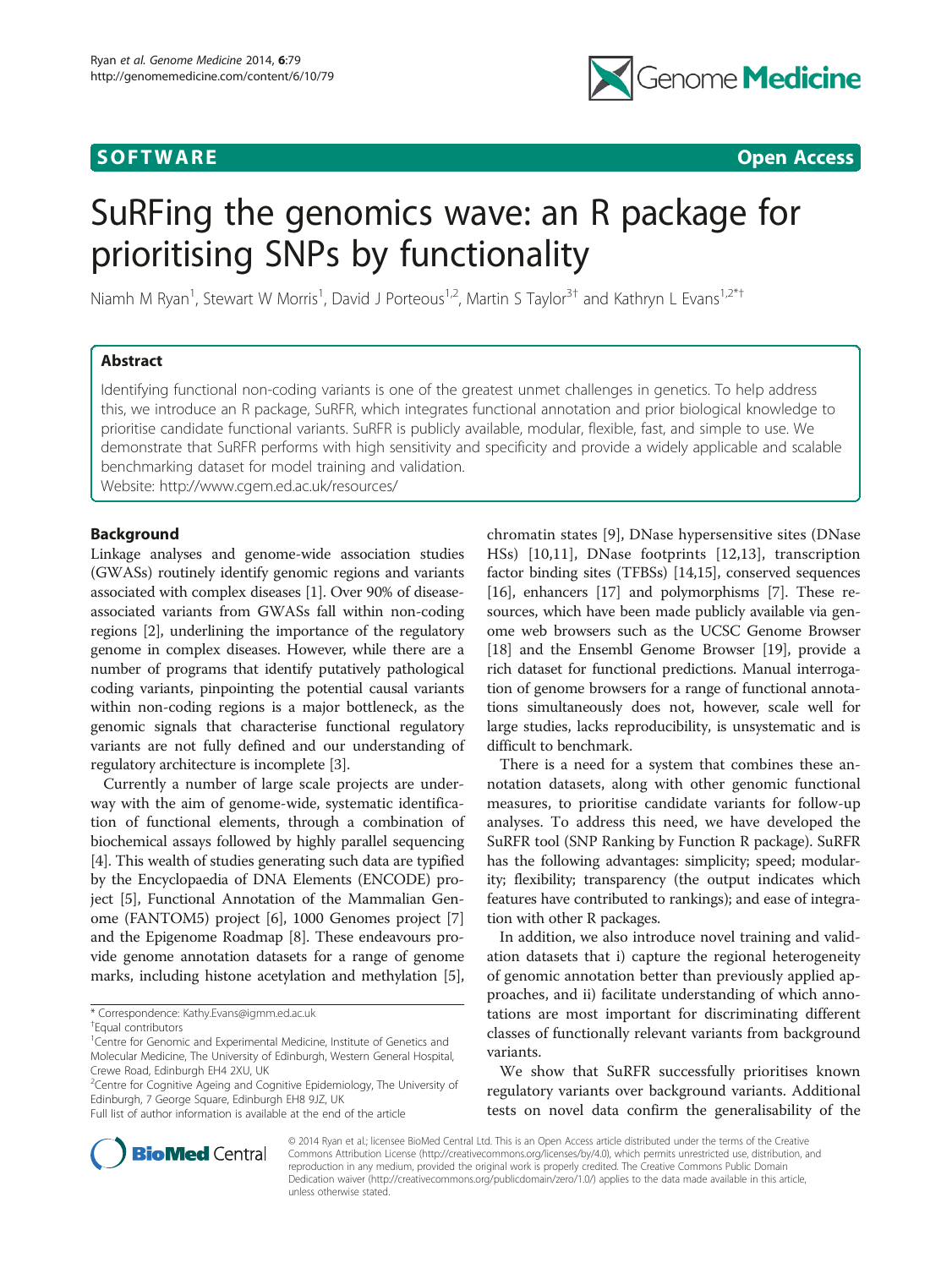<span id="page-1-0"></span>method. Moreover, we demonstrate that SuRFR either outperforms or performs at least as well as three recently introduced, approximately comparable, approaches [\[20](#page-11-0)-[22](#page-11-0)] in the prioritisation of known disease variants from several independent datasets.

# Implementation

## Overview of SuRFR

SuRFR is based on the conceptually simple construct of a rank-of-ranks. Each variant is scored for its overlap with multiple types of annotation. For each annotation category, each variant is ranked from least likely to indicate function through to most likely. The ranks from multiple distinct annotation categories are averaged using a weighting model to produce a final, combined, weighted rank (R) of variant candidacy for the trait under consideration (Equation 1):

$$
R = rank_i\Big(\sum (r_{ij}.w_j)\Big)
$$

where  $r_{ij}$  is the rank of the  $i^{th}$  variant in the  $j^{th}$  annotation category, and  $W_j$  is the weight for the  $j^{th}$  annotation category.

Central to this approach is a weighting model that apportions the relative importance of each annotation type (a vector of multipliers, one for each annotation data source). The training and validation of weighting models is described in subsequent sections. SuRFR is distributed with three pre-trained weighting models that utilise publicly available data for variant annotation. The three pre-trained models are: a general model broadly applicable to any analysis (ALL); a model designed specifically for prioritising (rare) disease variants (DM); and a model for complex disease variants (DFP). Users are also free to specify their own weighting models. Some parameter types are additionally tunable within a pre-defined weighting model (for example, minor allele frequency (MAF)).

Training and validation of the weighting models were based on ten-fold cross-validation using a novel and broadly applicable data spiking strategy described in later sections.

SuRFR is implemented as an R package and is publicly available [[23](#page-11-0)]. The input requirement is a tab-delimited text or bed file composed of chromosome number and start and end coordinates for each SNP (GRCh37/hg19 assembly); SuRFR builds a functional table based on these data. The SuRFR package can interact with a sister annotation package, 'SNP Annotation Information List R package' (SAILR). SAILR provides precompiled annotation tables for all variants from the 1000 Genomes project [\[7](#page-11-0)] for each of the four main populations (AFR, AMR, ASN, and EUR) from which users can extract a subset of SNPs of interest.

## Annotation sources

SuRFR incorporates information relating to a range of genomic and epigenomic annotation parameters known to correlate with regulatory elements and non-coding disease variants. Annotation data classes and sources are summarized in Additional file [1](#page-10-0) and detailed below.

# Minor allele frequency

MAFs were obtained from the 1000 Genomes EUR population for the cross-validation and model selection. The variants with the lowest MAF (rarest) were ranked highest. The optimal allele frequency range can, however, be tuned to suit any analysis.

## Conservation

Genomic evolutionary rate profiling (GERP) estimates position-specific evolutionary rates and identifies candidate-constrained elements [\[24](#page-11-0)]. Constraint is measured in terms of rejection substitution (RS) scores, which are based on a comparison of the number of observed versus expected substitutions at each nucleotide position. SNP sites were ranked on the basis of their RS score. To prevent distortion of the rankings by positive selection and other confounding factors, we set all negative RS scores to zero prior to ranking.

## DNase hypersensitivity

SNPs were ranked on normalised peak scores (maximum signal strength across any cell line) from genome-wide DNase HS data assayed in 125 cell types (wgEncodeRegDnaseClusteredV2) [\[25,26](#page-11-0)].

## DNase footprints

This dataset comprised deep sequencing DNase footprinting data from the ENCODE project [[27](#page-11-0)]. SNPs were ranked by the number of cell lines where DNase footprints were observed.

# Chromatin states

We used chromatin states predicted by the combinatorial patterns of chromatin marks from the mapping of nine chromatin marks across nine cell lines [\[17](#page-11-0)]. Multivariable logistic regression on the full training/validation set was used to assess the relationship between chromatin states and variant type (regulatory or background variant) across the nine cell lines using the R function glm. Chromatin states were ranked from most to least informative; on the basis of β coefficients across the nine cell lines (Additional files [2](#page-10-0) and [3\)](#page-10-0). The highest ranking state from the nine cell lines was chosen to represent the chromatin state of each SNP.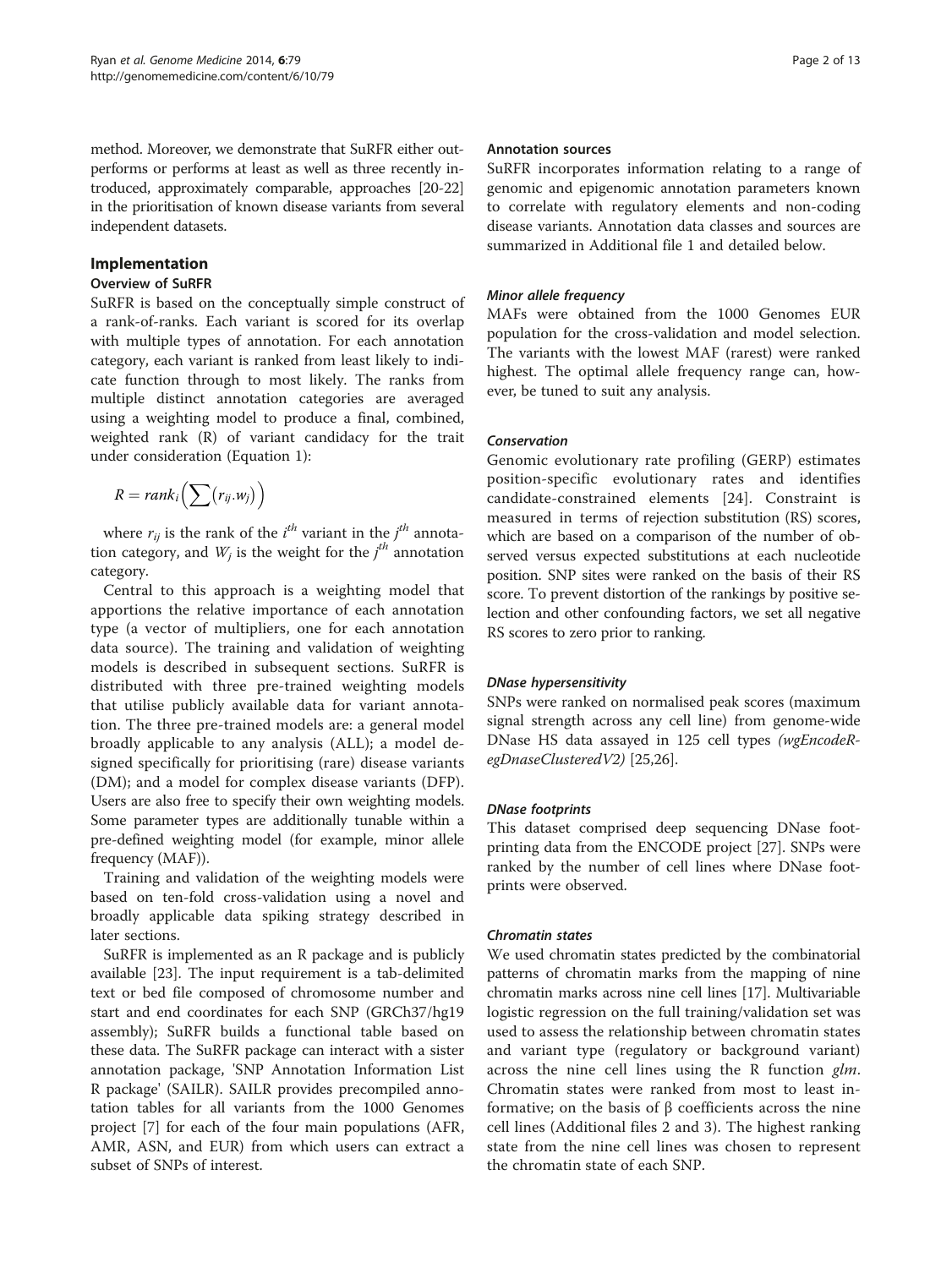## Position

Ranking was determined by SNP position relative to gene features (exon, intron, splice site, promoter (defined as being within 1 kb of a transcription start site (TSS)), 10 kb upstream or downstream of a gene, intragenic, CpG islands, CpG shores). The ranking of the categories (Additional file [4\)](#page-10-0) is based on enrichment data presented by Schork et al. [\[28\]](#page-11-0) and Hindorff et al. [[29](#page-11-0)]. UCSC gene annotation data ('Known Gene' gene predictions from sources such as RefSeq and GenBank) and the FANTOM5 CAGE data [\[16\]](#page-11-0) were used to define TSSs.

# Transcribed enhancers

Each SNP was assessed for overlap with CAGE-defined transcribed enhancers from the FANTOM5 project [\[30](#page-11-0)].

# Transcription factor binding sites

TFBSs were identified from data based on ChiP-seq experiments for 161 transcription factors across 91 cell types and predicted transcription factor binding motifs from the ENCODE Factorbook repository (wgEncodeR $egTfbsClusteredV3$  [[15,](#page-11-0)[31\]](#page-12-0). The highest peak signal for any transcription factor across all cell lines was used to rank SNPs.

## Annotation weightings

The SNP rankings for each of the annotation parameters were combined into a final rank-of-ranks by assigning weights to each parameter, thus adjusting their relative contribution to the final ranking of the SNPs. Different combinations of parameter weightings were assessed using cross-validation and a benchmarking dataset comprising non-coding disease and regulatory variants, and background genomic variants of unknown function (1000 Genomes variants located within the ENCODE pilot project regions).

## Construction of test datasets

For the purposes of model training and validation we constructed benchmark datasets (defined as being relevant, scalable, simple, accessible, independent and reusable [\[32](#page-12-0)]) by combining known functional variants with background datasets of variants. Several sources of both functional and background variants were used.

# Non-coding variants with phenotypic impacts from the Human Gene Mutation Database

Non-protein-coding variants with reported phenotypic impacts were obtained from the Human Gene Mutation Database (HGMD Professional version, release December 2013), using the mutation table PROM, which contains substitutions that cause regulatory abnormalities [[33](#page-12-0)]. Only variants of the subclasses 'Disease causing mutation' (DM), 'Disease-associated polymorphism with additional

supporting functional evidence' (DFP) and 'In vitro/ laboratory or in vivo functional polymorphism' (FP) were included.

The known variants were subdivided into three datasets by HGMD class: ALL (the full dataset of 1,827 variants with known disease effect or regulatory function); DM (644 variants of known disease causing mutations) only; and DFP (686 disease associated variants with functional evidence) only.

# ENCODE background variants

To assess SuRFR's ability to distinguish functional variants from non-functional, a control set of non-functional variants was required. However, training sets consisting of experimentally confirmed non-functional variants are still hard to come by and are limited in size. The ENCODE pilot project provides information on 44 regions across the genome that were selected around medically important genes and from regions with a cross-section of gene densities and non-exonic conservation scores [\[34\]](#page-12-0). Background variants were obtained by randomly sampling 170,892 SNPs located within the ENCODE pilot regions from the 1000 Genomes project EUR population [\[7](#page-11-0)].

# Additional test datasets

For independent validation of SuRFR, we constructed annotation feature datasets for variant sets from a variety of sources. All of these contained variants with experimentally verified phenotypic impacts. Some of these datasets also contain background variants. All of these datasets were filtered to remove variants contained within the HGMD or ENCODE training and validation datasets.

Variants from the β-haemoglobin (HBB) locus The HbVar database is a locus-specific database of human haemoglobin variants and thalassemias [\[35](#page-12-0)]. The HBB dataset constructed from HbVar data contains SNPs from the human haemoglobin beta gene, HBB (coding and non-coding), the true positive SNPs being variants that cause beta thalassemia (27 non-coding variants proximal to the HBB gene and 324 coding variants).

RAVEN regulatory variant dataset To assess the ability of SuRFR to prioritise regulatory variants with no known disease association, we took advantage of a dataset designed to detect variants modifying transcriptional regulation [\[36](#page-12-0)], originally developed to train the web-based application RAVEN. The RAVEN true positive SNP set consists of 95 experimentally verified regulatory SNPs, and the control set, 3,856 background variants, all within 10 kb of genes with mouse homologs. An additional control set of background variants was constructed by randomly sampling the 1000 Genomes EUR dataset for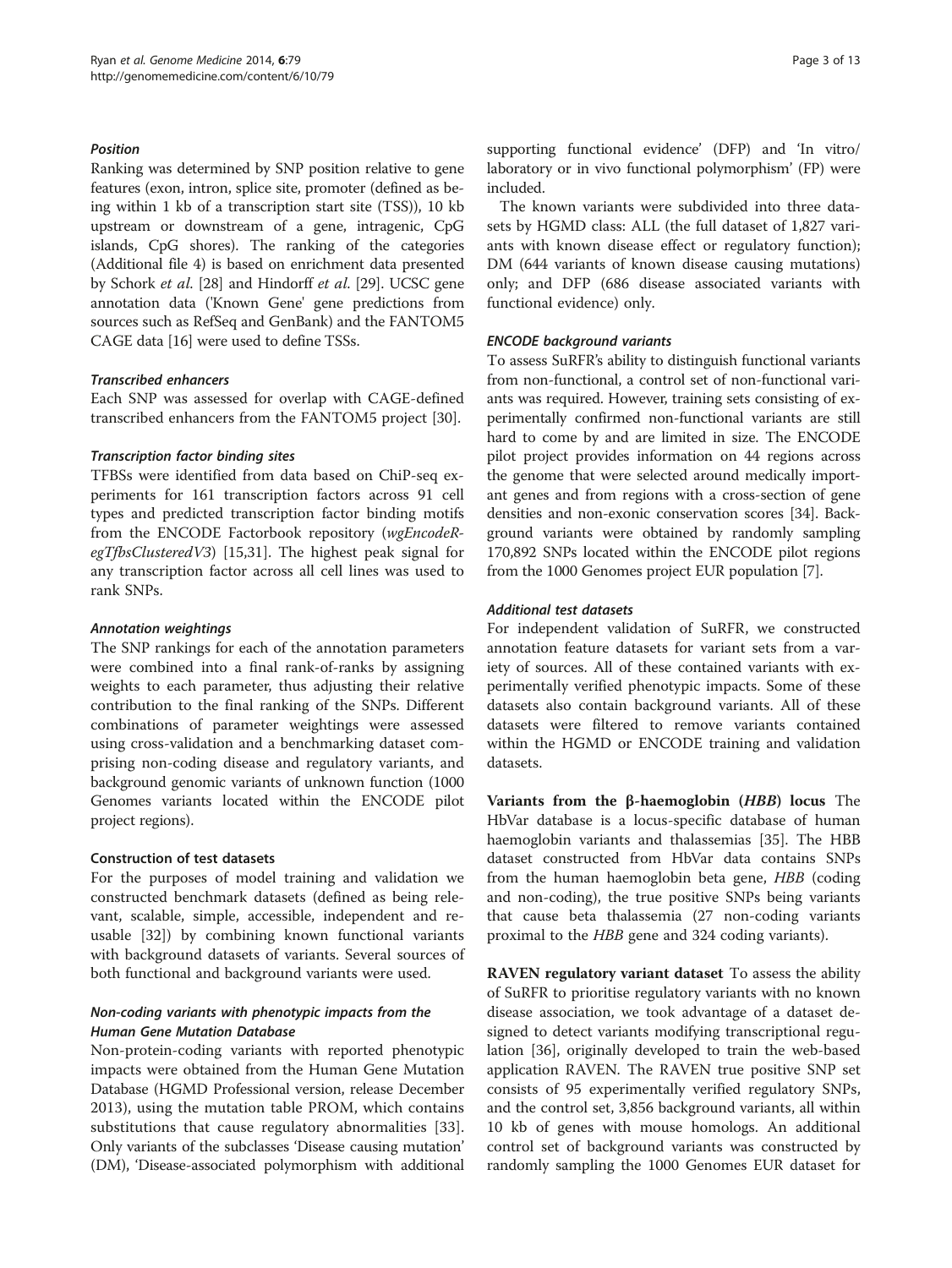SNPs that were matched for distance to the nearest TSS. This matched background set contains 9,500 variants.

ClinVar variant dataset The ClinVar archive [\[37](#page-12-0)] provides a freely accessible collection of experimentally verified disease variants [\[38\]](#page-12-0). We compiled 128 variants (excluding mitochondrial variants) catalogued in the Clin-Var archive (sourced from the GWAVA website [\[39\]](#page-12-0)) into a known disease variant set. A background set of 150 variants classified as non-pathogenic was also taken from the GWAVA support website. An additional 58 non-exonic, non-coding SNPs were obtained directly from the ClinVar database and a background set of 5,800 1000 Genomes EUR SNPs matched for distance to the nearest TSS was generated for this dataset.

# Complex trait related datasets

SORT1 dataset Musunuru et al. [[40\]](#page-12-0) investigated a chromosome 1p13 locus strongly associated with lowdensity lipoprotein cholesterol (LDL-C) levels and cardiovascular disease. Fine-mapping of the 1p13 locus, using SNPs genotyped from approximately 20,000 individuals of European descent [[41](#page-12-0)], identified 22 variants in the minimal genomic region responsible for LDL-C association, of which the six SNPs with the highest association were clustered in a 6.1 kb non-coding region. Luciferase assays and electrophoretic shift assays were used to demonstrate that one of the six SNPs, rs12740374, creates a binding site for the transcription factor C/EBP and alters liver-specific expression of the SORT1 gene. We constructed an annotation table for the 22 variants from this analysis.

**EGR2** dataset The early growth response 2 (EGR2) gene is considered a good candidate for systemic lupus erythematosus susceptibility (SLE). Myouzen et al. [[42](#page-12-0)] searched for functional coding variants within this locus by sequencing 96 individuals with SLE and found no candidate variants. A case-control association study for SLE of the 80 kb region around the EGR2 gene identified a single SNP with a significant P-value. Functional characterisation (electrophoretic shift assay) of the SNPs in complete linkage disequilibrium (LD) with this tagging SNP showed that two SNPs had allelic differences in binding ability. Luciferase assays performed on these two SNPs showed that one (rs1412554) increased expression by 1.2-fold while the second (rs1509957) repressed transcriptional activity. The 35 proxy SNPs that are in perfect R-squared ( $R^2 = 1.0$ ) with the tagging SNP were annotated to test method performance.

TCF7L2 dataset In a search for variants associated with type 2 diabetes, (T2D) Gaulton et al. [[43](#page-12-0)] identified known SNPs in strong LD with reported SNPs associated with T2D or fasting glycaemia. Of these variants, they identified

six variants at the TCF7L2 locus, one being a GWASsignificant SNP, rs7903146, and the other five being in LD with that tagging SNP). Using luciferase assays, they observed allelic differences in enhancer activity for the tagging SNP, rs7903146. These six SNPs defined a final dataset to assess SuRFR's functionality.

# Cross-validation

Known functional and pathogenic variants were obtained from the HGMD database and split into three datasets: ALL (general class), DM (only disease mutations) and DFP (only disease-associated with further evidence of functionality). An equal number of background 1000 Genomes EUR variants from the ENCODE pilot regions were randomly selected. For the full (ALL) cross-validation analysis, known and background variants were split into a training/validation set (1,440 known and 1,440 background SNPs) and a hold-out test set (387 known SNPs and 169,452 background variants). The training/validation set was further randomly split into 10 folds for cross-validation.

A modified grid search algorithm, incorporating multivariable regression, was used for parameter optimisation. Multivariable regression performed on the full training/ validation set was used to guide the parameter boundaries of the grid search algorithm (Additional file [5\)](#page-10-0). Using brute force permutation of integer parameter values parameter weightings were permuted  $(n = 450,000)$  across the three models. Performance was measured using receiver operating characteristic (ROC) curves and area under the curve (AUC) statistics using the ROCR R package [\[44\]](#page-12-0)). Maximum AUC with a threshold acceptable performance error <0.005 was the objective parameter optimised for weighting parameter selection.

Multiple very similar scoring models existed: the AUCs of the top 1% of weightings differed by less than 0.003 (Δ AUC ALL: 0.00258; Δ AUC DM: 0.00211; Δ AUC DFP: 0.00108), arguing for a smooth parameter space with few fine-grained local optima.

The 10-fold cross-validation was repeated for the HGMD subclasses DM (512 variants) and DFP (534 variants). The differences between the mean training AUCs and validation AUCs were used to calculate performance errors. Three models were developed from this analysis and incorporated in the R package: a general model, 'ALL'; a model specifically designed to identify (rare) disease mutations, 'DM'; and a model for complex disease variants (GWAS or common variants), 'DFP'. For each of the three dataset classes, the best model was run on the hold-out test dataset (similarly divided by variant class into ALL, DM and DFP categories). Generalisation errors were calculated by comparing test AUCs to the mean validation AUCs. Performance and generalisation errors were calculated to assess how consistently each model performed during cross-validation and to predict how well they would perform on novel data.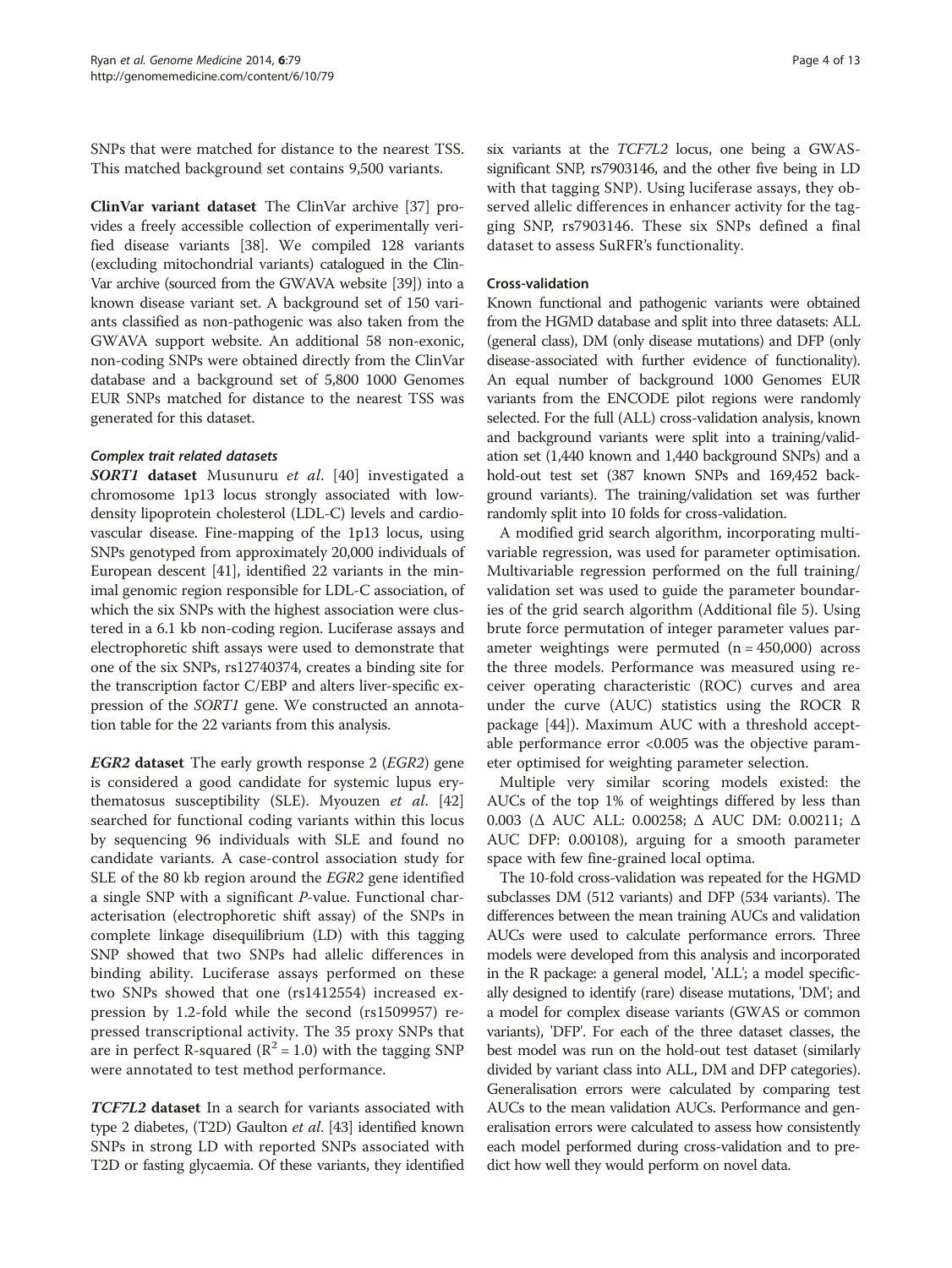## Results and discussion

# Cross-validation analysis of genomic features using HGMD regulatory variants

Our goal was to design and test a method for the prioritisation of candidate functional SNPs. One of the greatest challenges faced in the development of a predictive method, such as this, is the need for systematic and impartial performance evaluation. Two critical factors in performance evaluation are i) good benchmarking datasets and ii) the use of appropriate statistical evaluation methods [[32](#page-12-0)].

Non-coding variants with reported phenotypic impacts were obtained from HGMD. These variants were subdivided into three datasets: ALL (the full HGMD dataset, 1,827 SNPs); DM (known disease causing variants, 644 SNPs); and DFP (disease-associated variants with functional evidence, 686 SNPs). In each case, an equal number of background variants was obtained by randomly sampling SNPs from the 1000 Genomes project (EUR) that were located within the ENCODE pilot project regions. Although this background set will contain true functional variants, it has the advantage of providing insight into the impact different genomic backgrounds have on performance, making it an excellent benchmark dataset. In addition, a benchmark dataset should be relevant, accessible, reusable, representative of the data under investigation, composed of experimentally verified variants and applicable to the evaluation of other tools. The combination of phenotypically functional variants from HGMD and ENCODE pilot region background variants fulfils all of these criteria.

We used 10-fold cross-validation to assess the performance and gerenalisability of SuRFR on the three datasets. All three datasets were divided into training, validation and hold-out test subsets. For each dataset, each of the three subsets comprised non-overlapping sets of SNPs. This was an important consideration as it prevented over-fitting of the derived models.

We assessed SuRFR's performance via ROC curve and AUC statistics. Optimum parameters were chosen for each model on the basis of average training/validation AUCs and corresponding error rates (see [Implementation](#page-1-0) section). The AUCs obtained for each model when run on the training, validation and, crucially, the hold-out test sets were high (from 0.90 to 0.98), indicating that each model successfully prioritises known regulatory variants over background variants (Table [1](#page-5-0), Figure [1](#page-5-0)). Moreover, the performance and gerenalisation errors were low (<0.035), indicating that the method would be likely to perform equally well on novel data.

# Different sets of genomic features characterise different classes of regulatory variants

The 10-fold cross-validation and subsequent testing on the hold-out dataset showed that each class of functional variant was best prioritised by different combinations of

genomic annotations (Table [2](#page-6-0)). DM variants were consistently ranked higher than background variants by a large range of annotation models. In the main, the DM variants give rise to high penetrance and Mendelian disorders, that is, disorders with more severe phenotypic outcomes. Such variants could, perhaps, be expected to result in substantial functional changes. As a group, these variants would be likely to be associated with changes across many functional annotation categories, thus they can be identified by a range of functional annotation weightings. In contrast, the DFP variants are likely to result in more subtle changes to function and, we could hypothesise, would be more difficult to detect. In fact, the DFP variants required a very specific combination of annotation weightings, combining position, chromatin states, DNase footprints, enhancers and TFBSs, with conservation having no impact.

Overall, we found SNP position to be the most informative feature with respect to functionality for all three classes of functional variants. This finding is consistent with evidence in the literature, which shows that a regulatory site's influence on expression falls off almost linearly with distance from the TSS in a 10 kb range [[45\]](#page-12-0), and that disease variants are enriched in certain genomic positions, including coding regions and promoters, over intronic and intergenic regions [[28](#page-11-0)].

The ranking of the different classes of chromatin states were chosen based on multivariable regression of the full training and validation dataset (Additional file [2](#page-10-0)), the promoter and strong enhancer chromatin states ranking above the other classes. Chromatin states were also found to be good markers of functionality across all variant classes. This finding is in keeping with the literature: for example, disease variants are over-represented in genomic regions characterised by particular chromatin states, such as strong enhancers [\[17](#page-11-0)], more often than others. As we prioritise SNPs in strong enhancers above most other chromatin states, our results are in keeping with these findings.

TFBSs played a role in the ranking of all three classes of regulatory variants. This is not unexpected, as changes to TFBSs may alter transcription factor binding and thus have an impact on function.

Non-coding disease-associated GWAS variants are concentrated in DNase HSs, and thus putative regulatory sites [[2\]](#page-11-0). It is unsurprising, therefore, that we find that DNase HSs and footprints are important markers of functionality. Our analysis shows that DNase HS clusters and DNase footprints are highly correlated, making it difficult to separate any individual effects. In our analysis, DNase footprints on their own provide as much information as using the two features together. This is likely to be because they provide overlapping information: DNase HSs mark regions of open chromatin and DNase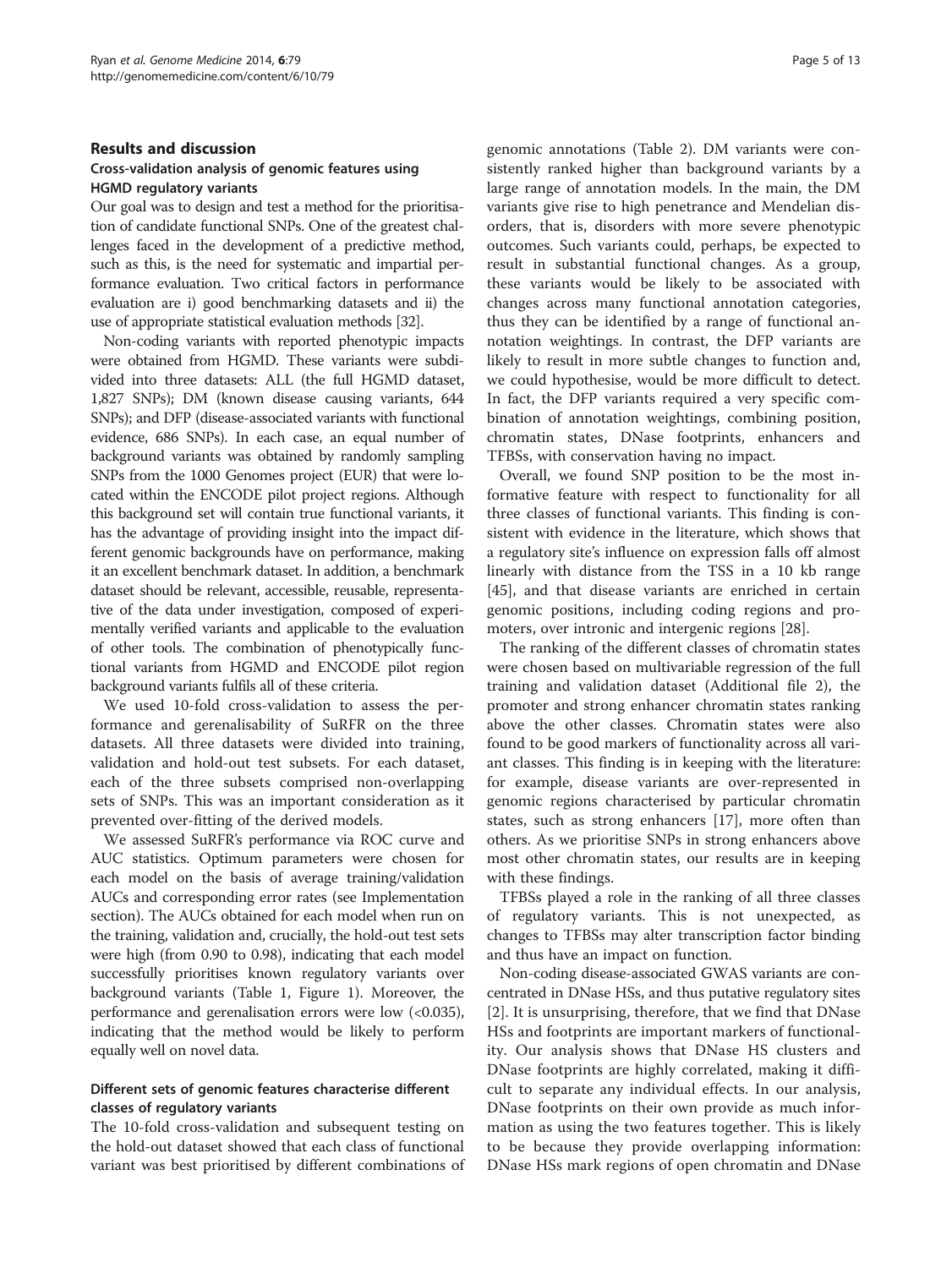| Model      | <b>Training AUC</b> | <b>Validation AUC</b> | <b>Test AUC</b> | Performance error | <b>Gerenalisation error</b> |
|------------|---------------------|-----------------------|-----------------|-------------------|-----------------------------|
| ALL        | 0.944               | 0.944                 | 0.909           | 0.000             | 0.035                       |
| <b>DM</b>  | 0.976               | 0.976                 | 0.956           | 0.000             | 0.020                       |
| <b>DFP</b> | 0.912               | 0.908                 | 0.897           | 0.004             | 0.013                       |
|            |                     |                       |                 |                   |                             |

<span id="page-5-0"></span>

|  |  |  | Table 1 Average training, validation and test AUCs for the three SuRFR models run on the cross-validation datasets |  |  |
|--|--|--|--------------------------------------------------------------------------------------------------------------------|--|--|
|--|--|--|--------------------------------------------------------------------------------------------------------------------|--|--|

The AUCs and error rates from cross-validation for the three SuRFR models. Column 1 shows the three models (ALL, DM, DFP). Columns 2 and 3 show the average training AUCs and validation AUCs, respectively, for each of the three models from the 10-fold cross-validation analysis. The performance error (column 5) shows that the difference between the training and validation AUCs is small. Column 4 shows the average test AUCs achieved by each of the three models run on the hold-out datasets. The low gerenalisation errors in column 6 and the AUCs from the test datasets show that SuRFR is likely to gerenalise and perform equally well on novel data.

footprints mark the (more specific) regions of transcription factor occupancy.

Ranking SNPs on MAF (low frequency scoring highest) was very effective in the prioritisation of DM class variants over background variants, but was not important in the ALL or DFP classes. This is likely to be due to the fact that DM variants are most likely to be Mendelian or highly penetrant, making them more likely to be rare, whereas the DFP class tend to be those associated with lower penetrance, complex traits and are, therefore, more likely to have higher MAFs.

We found that conservation is not a particularly informative annotation, playing a minor role in the identification of DM variants, making an even smaller contribution to identifying ALL variants, and not contributing at all to the identification of DFP variants. There are a number of methods used to assess variant function that solely rely on conservation (Table two from Cooper & Shendure, [[4](#page-11-0)]) and others have shown that conservation can be used to discriminate functional regulatory variants from background variants [[20](#page-11-0)]. However, our finding supports those studies that have shown that conservation is a poor predictor of regulatory function [\[46\]](#page-12-0) and is consistent with findings of extensive regulatory gain and loss between lineages, indicating that there is variation in regulatory element positions across evolution [[47](#page-12-0)].

Transcribed enhancers do not correlate with the DM class and only modestly with the ALL class of regulatory variants but do provide information on functionality for the DFP variants, leading to the hypothesis that the DFP

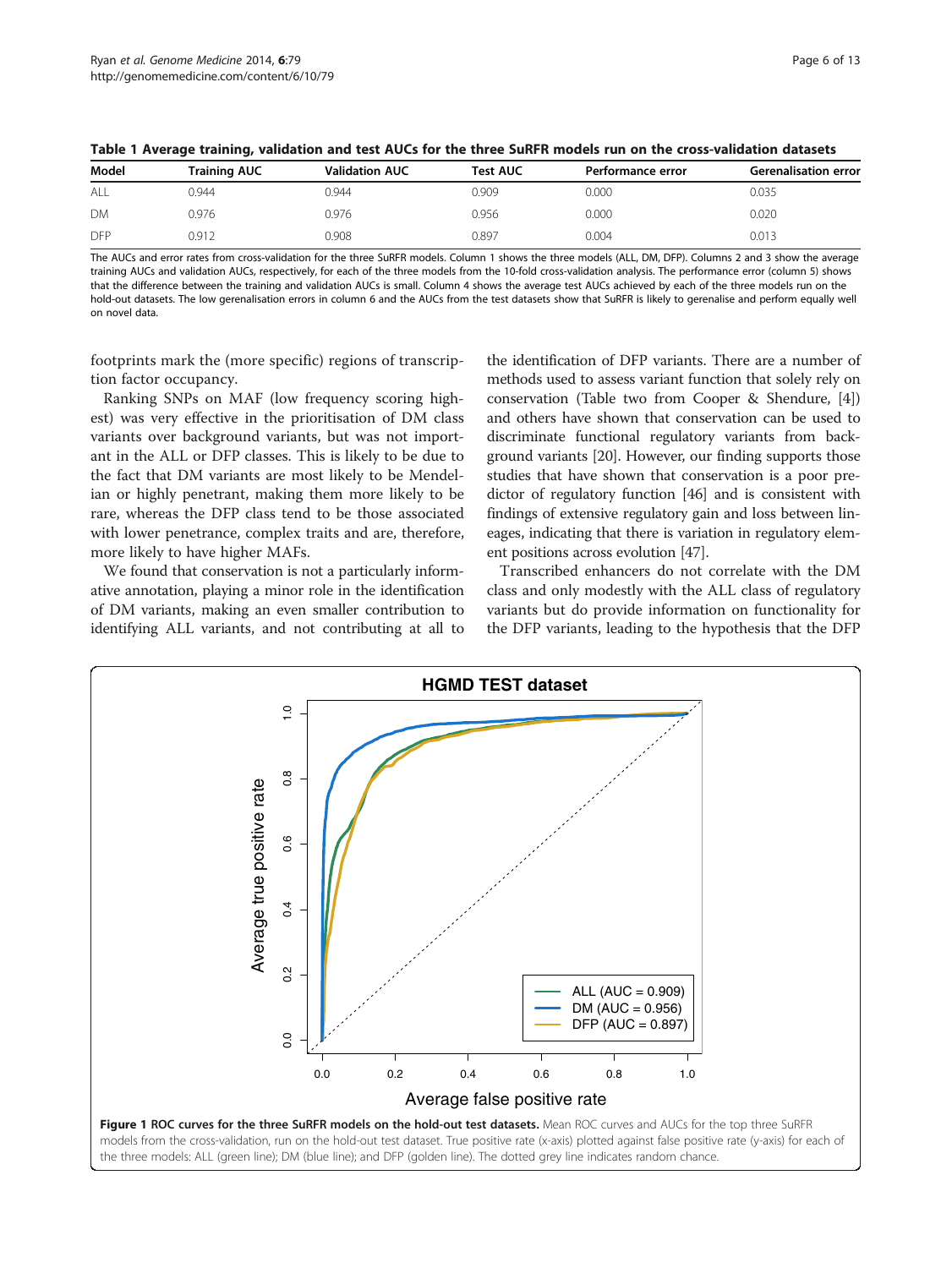| Model      | <b>MAF</b> | <b>Conservation</b> | <b>Chromatin states</b> | <b>DNase HS</b> | <b>Position</b> | <b>DNase footprints</b> | <b>Enhancers</b> | <b>TFBSs</b> |
|------------|------------|---------------------|-------------------------|-----------------|-----------------|-------------------------|------------------|--------------|
| ALL        |            |                     |                         |                 |                 |                         |                  |              |
| <b>DM</b>  |            |                     |                         |                 |                 |                         |                  |              |
| <b>DFP</b> |            |                     |                         |                 |                 |                         |                  |              |

<span id="page-6-0"></span>

|  |  |  |  | Table 2 Details of the weighting models for each of the three variant classes |
|--|--|--|--|-------------------------------------------------------------------------------|
|--|--|--|--|-------------------------------------------------------------------------------|

The first column lists the three weighting models (ALL, DM and DFP). Each subsequent column represents a different annotation class. The values represent the weightings of each annotation class defined in each weighting model.

variants are more likely to be of weak effect or have tissue-specific roles compared with the other classes. It is difficult to judge the significance of this due to the current, relatively small dataset.

#### Performance of SuRFR on additional test datasets

To further test the generalisability of our method we tested our ALL, DM, and DFP models on two additional test datasets. The first comprises variants from the HBB locus (HBB dataset) [[35](#page-12-0)] that are known to cause thalassemia, which allow assessment of SuRFR's ability to prioritise regulatory Mendelian disease variants; the second was the RAVEN dataset, which consists of experimentally validated non-coding regulatory variants with no known disease-association, located within 10 kb of genes with mouse homologs [\[36](#page-12-0)].

As the HBB dataset does not contain background variants, the 27 non-coding HBB variants were spiked into the 44 ENCODE regions and the average AUC across the regions calculated. All three models performed extremely well on this dataset, with AUCs ranging from 0.95 to 0.98 (Figure 2A), confirming the ability of SuRFR to correctly prioritise pathogenic variants with high accuracy.

The 95 non-coding RAVEN variants were also spiked into the ENCODE regions, as for the HBB variants, and the performance of SuRFR was ascertained (Figure 2B). On this dataset, both the general (ALL) and DFP models performed well (AUCs of 0.95 and 0.94, respectively); however, the DM model's AUC was 0.80. This result was not unexpected as the RAVEN variants comprise known regulatory, rather than disease-causing, variants, and as such would not be expected to be discriminated by the disease variant model.

The RAVEN dataset additionally contains 3,856 background variants, matched by position to the experimentally verified regulatory variants. The RAVEN regulatory variants were compared against the background variants and produced AUCs of 0.851, 0.839 and 0.844 for the ALL, DM and DFP models, respectively (Figure [3\)](#page-7-0).

## Background variants as known functional variants

As a negative control, we also tested SuRFR's ability to prioritise a subset of background variants versus other background variants. The RAVEN background variant set consists of 3,856 variants that are within the 10 kb



HBB and RAVEN datasets. (A) HBB analysis; (B) RAVEN analysis. Mean ROC curves (true positive rate (x-axis) plotted against false positive rate (y-axis)) and AUCs for the three SuRFR models (ALL, green; DM, blue; DFP, gold) run on the HBB non-coding (A) and RAVEN non-coding (B) regulatory variants spiked into the ENCODE background datasets. The dotted grey line indicates random chance.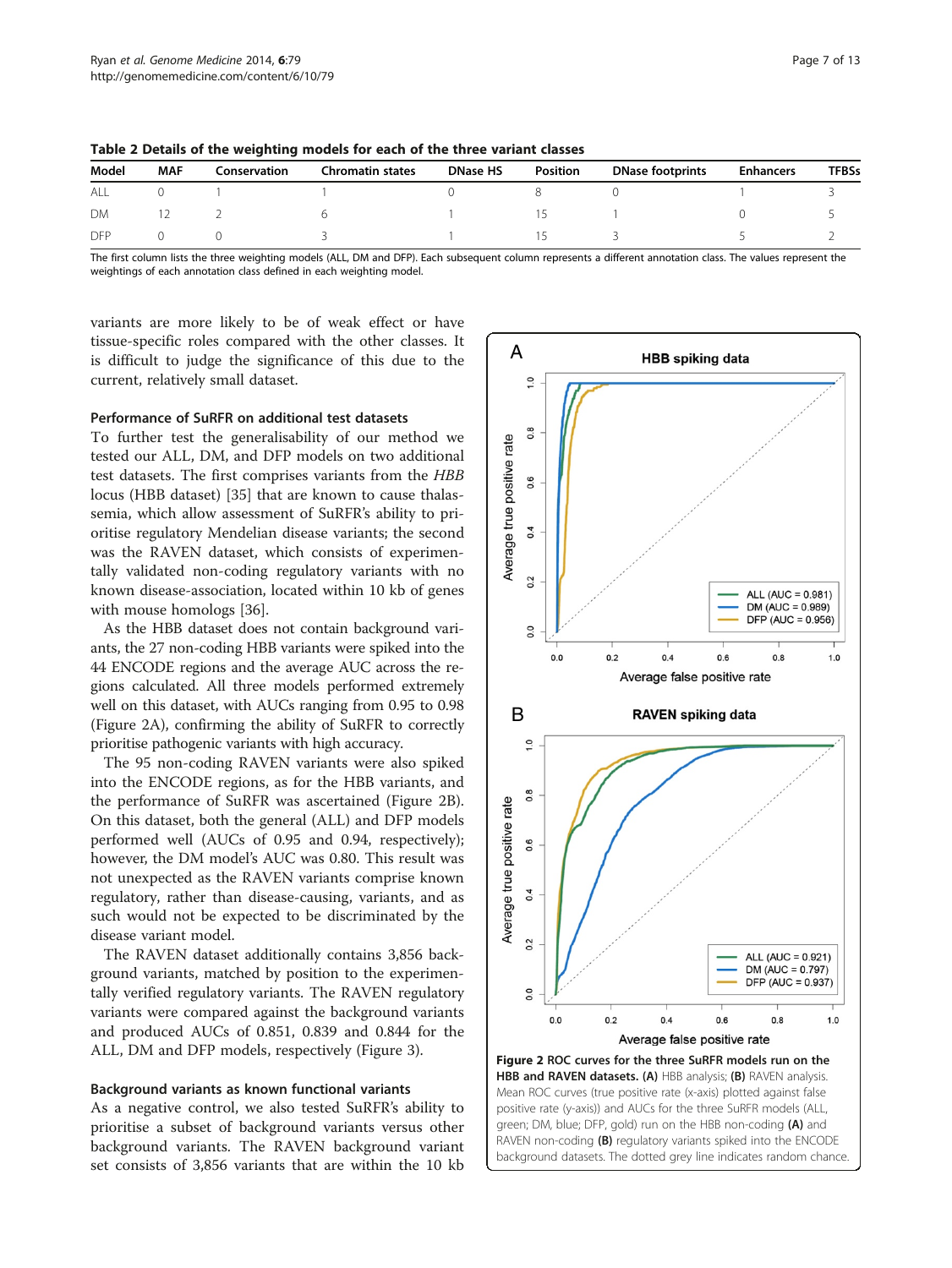region upstream of genes that are conserved between mice and humans. One-hundred randomly sampled subsets of 95 variants from this RAVEN background dataset were redefined as 'known' and spiked into the RAVEN background dataset. The average AUC calculated across these 100 sets was 0.50, indicating background variants are not prioritised any better than would be expected by chance (Figure 3). In contrast, the 95 RAVEN background variants spiked into the same background set (see above), achieved AUCs ranging from 0.84 to 0.85, demonstrating the ability of the method to prioritise functional variants better than non-functional variants.

## Comparison with alternative methods

We compared SuRFR's ability to prioritise known pathogenic variants against three additional tools that prioritise non-coding variants using a somewhat comparable approach: GWAVA, CADD and FunSeq. GWAVA uses a modified random forest algorithm, written in the Python language, to prioritise non-coding variants [\[20\]](#page-11-0). CADD provides a single measure (C score) that has been precomputed for the entire genome. C scores are based on integration of multiple annotations [\[21\]](#page-11-0). FunSeq is a method for prioritising cancer drivers. Prioritisation is based upon the assessment of patterns of multiple functional annotations. The authors state that FunSeq will be most effective in the analysis of tumour genomes, but can also be applied for the analysis of germ line mutations [[22\]](#page-11-0).

To compare SuRFR with these methods, we used an independent dataset of 128 pathogenic variants from the ClinVar archive of disease variants (see [Implementation](#page-1-0) section). This dataset excludes mitochondrial variants, as SuRFR has been trained on nuclear, not mitochondrial, variants and relies heavily on functional data that are not applicable to mitochondrial variants (most notably, histone modifications and DNase HS data). These were compared against two background sets: a background set of 150 'non-pathogenic' ClinVar variants and 19,400 variants identified as part of the 1000 Genomes project [[7\]](#page-11-0), selected by Ritchie *et al.* [\[20\]](#page-11-0) for their assessment of GWAVA's performance, which were matched with the pathogenic variants for distance to the nearest TSS. None of the three datasets contained variants used to train SuRFR, GWAVA, CADD or FunSeq, allowing rigorous comparison of the methods' performances. SuRFR was run using the DM model, as it is the most appropriate model for this data type. GWAVA was similarly run using the TSS model, as this was used by Ritchie et al. in their original analysis [\[20\]](#page-11-0). CADD has

<span id="page-7-0"></span>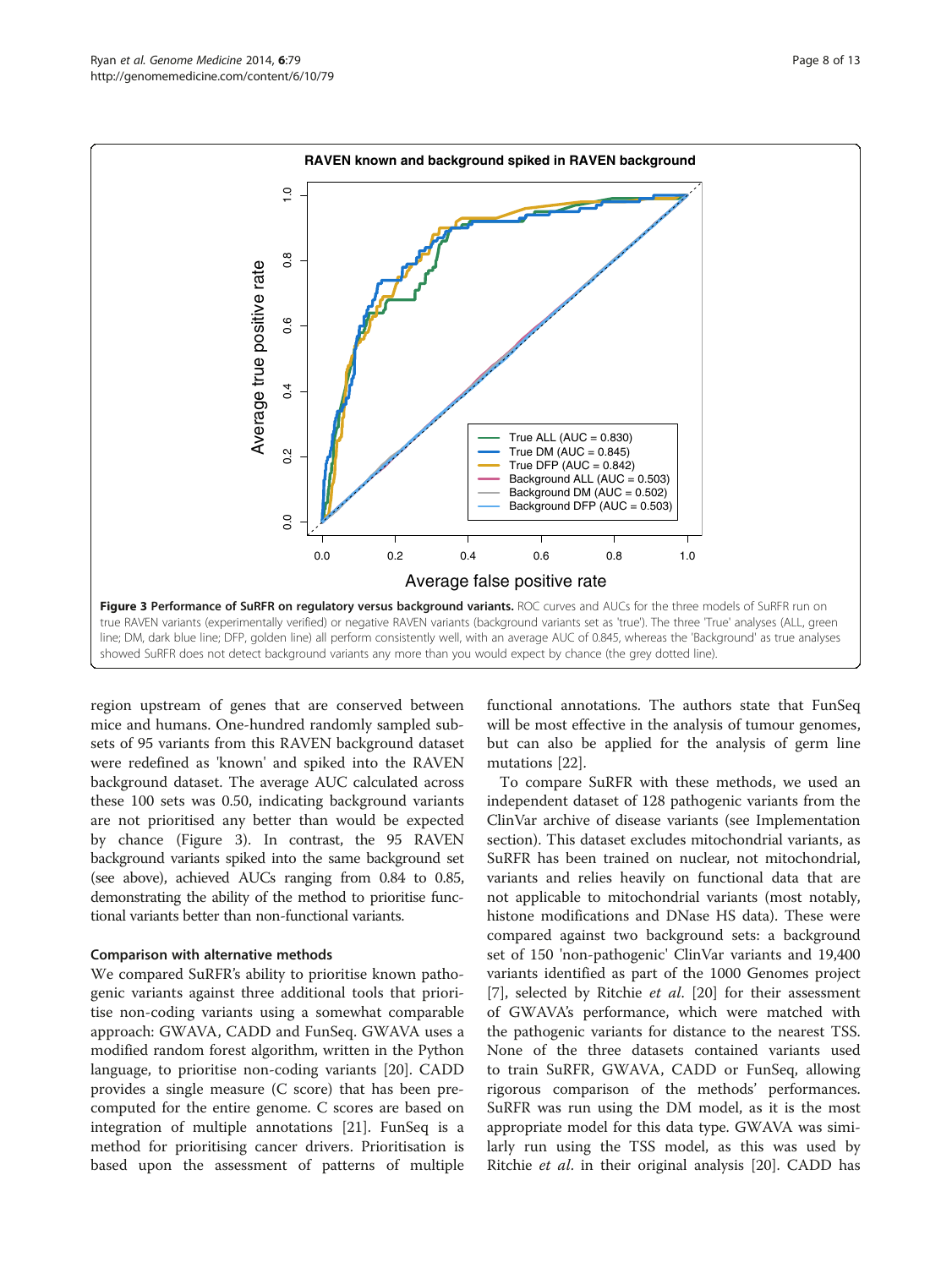<span id="page-8-0"></span>no alterable parameters; however, FunSeq was run using the 'personal genome' option and a MAF cutoff of 0.1. SuRFR was able to discriminate the pathogenic variants from background variants with AUCs of 0.80 and 0.85, respectively, while on the same datasets the AUCs were 0.71 and 0.80 for GWAVA, 0.76 and 0.831 for CADD, and 0.544 and 0.483 for FunSeq (Figure 4A,B).



two ClinVar datasets. (A,B) ROC curves (true positive rate versus false positive rate) and AUCs for SuRFR, GWAVA, CADD and FunSeq run on ClinVar pathogenic versus non-pathogenic variants (A) and ClinVar pathogenic versus matched 1000 Genomes background variants (B). SuRFR outperforms all three methods on both of these datasets, with AUCs of 0.802 and 0.846 versus 0.705 and 0.802 for GWAVA, 0.763 and 0.831 for CADD and 0.544 and 0.483 for FunSeq on the two datasets, respectively.

To test the performance of each method on a purely non-exonic, non-coding clinical dataset (as the ClinVar data used in the GWAVA paper include synonymous, non-synonymous and UTR exonic variants), we extracted 58 such variants directly from the ClinVar database and generated a background set matched by distance to the nearest TSS, 100 times the size of the true positive set. Interestingly, all of the tools performed similarly on this dataset: the AUC for SuRFR (DM model) was 0.671, 0.629 for GWAVA (TSS model) and 0.692 for CADD (Additional file [6](#page-10-0)). None of them were as good at identifying this non-exonic, non-coding dataset against this stringently matched background set compared with the other ClinVar datasets. On this dataset GWAVA would have an advantage over the other tools, as the TSS model was specifically trained on this type of data. The lower AUC for SuRFR, however, is likely to represent the lowest estimate of SuRFR's performance, as by comparing regulatory variants with control variants matched by distance to TSS, we are effectively removing position from consideration. While we have shown that position is the most important feature in SuRFR's variant prioritisation, we can assume SuRFR's ability to distinguish pathogenic from matched background variants is due to the additional features included in our model. As position matching of background variants is an unrealistically harsh testing environment, we expect and observe better performance in real world scenarios (Table 3).

SuRFR and GWAVA were also tested on a set of coding disease variants for β thalassemia located within the HBB gene. Although neither method is specifically designed to prioritise coding variants, both were extremely good at discriminating the coding variants from the ENCODE background sets (Additional file [7\)](#page-10-0), SuRFR and GWAVA achieving AUCs of 0.998 and 0.975, respectively. As the HBB and RAVEN non-coding variants overlapped with variants used in the GWAVA training and validation datasets, it was not possible to compare SuRFR and GWAVA's performance on these data. It was, however, possible to compare SuRFR's performance with CADD's on this dataset. For this

Table 3 Rankings of experimentally validated regulatory variants from three real world analyses for SuRFR, GWAVA and CADD

|                  | <b>Total number</b><br>of variants | <b>SuRFR</b><br>ranking of<br>functional<br>variant | <b>GWAVA</b><br>ranking of<br>functional<br>variant | <b>CADD</b> ranking<br>of functional<br>variant |
|------------------|------------------------------------|-----------------------------------------------------|-----------------------------------------------------|-------------------------------------------------|
| SORT1            | 22                                 |                                                     |                                                     | 1st out of 22 6th out of 22 20th out of 22      |
| FGR <sub>2</sub> | 35                                 |                                                     | 1st out of $35$ 2nd out of $35$                     | 18th out of 35                                  |
| <b>TCF712</b>    | 6                                  |                                                     | 2nd out of 6 2nd out of 6                           | 2nd out of 6                                    |

SuRFR performs consistently well against GWAVA and CADD on these three datasets.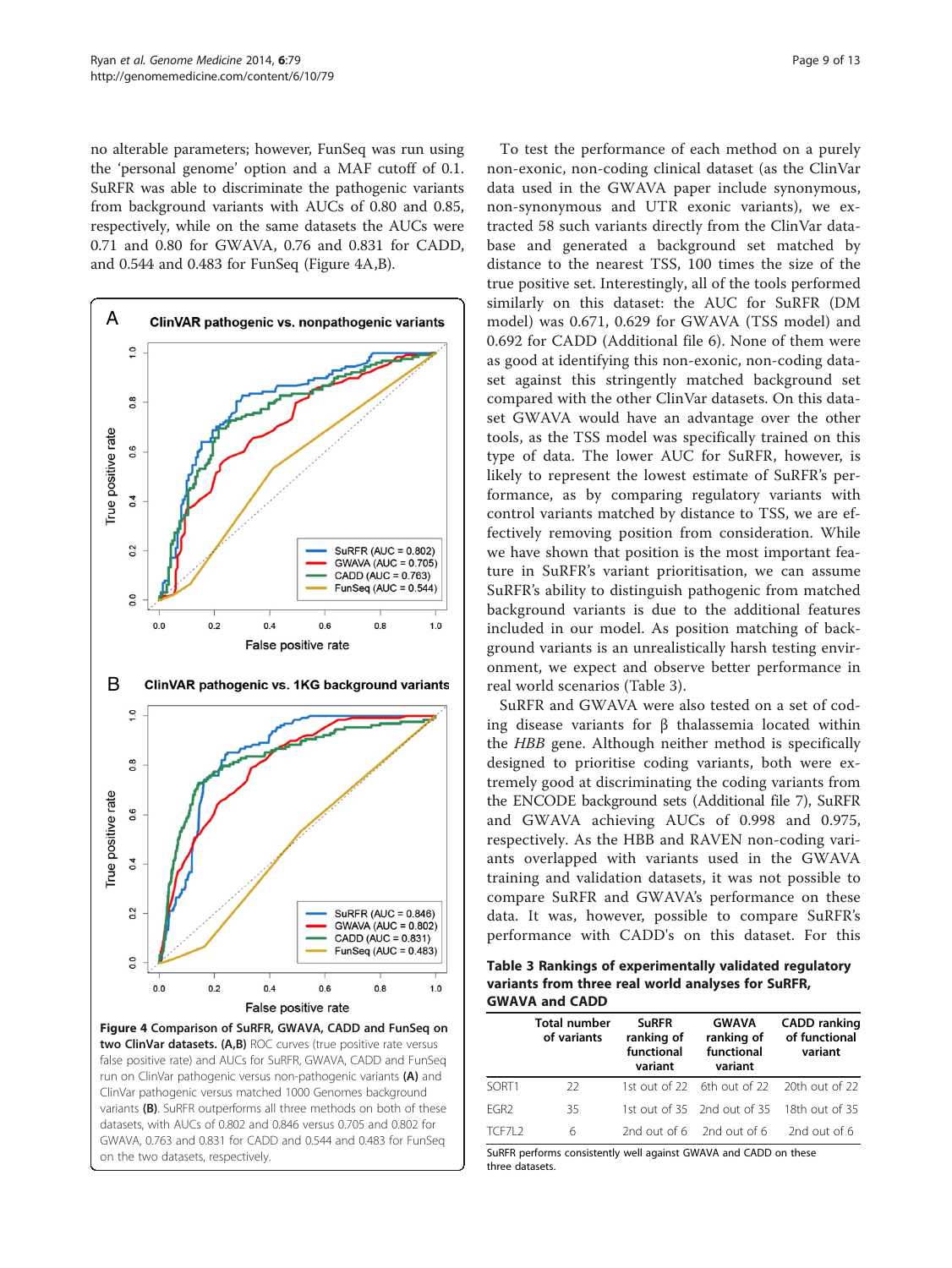study, we combined the RAVEN experimentally verified regulatory variants with 9,500 background variants, matched by distance to the nearest TSS (100 control variants for each true positive variant). The AUC for SuRFR on this dataset was 0.702, while CADD achieved a more modest performance, with an AUC of 0.608 (Additional file [8\)](#page-10-0).

To establish next how well SuRFR performs compared with GWAVA and CADD on variants related to complex traits, we ran all three methods on three published analyses identifying regulatory variants associated with disease risk (see [Implementation](#page-1-0) section).

# SORT1: analysis of a chr1p13 locus associated with low-density lipoprotein levels and cardiovascular disease

Musunuru et al. [[40\]](#page-12-0) showed that a region of chromosome 1p13 was associated with LDL-C. They carried out functional analysis on 22 variants from the locus and identified rs12740374 as the most likely functional candidate. We ran the 22 candidate variants through SuRFR and compared their ranking with GWAVA and CADD's rankings [[20\]](#page-11-0). SuRFR successfully ranked rs12740374 1st out of the 22, whereas GWAVA ranked it 6th out of 22 and CADD ranked it 20th out of 22 (Table [3](#page-8-0)).

# EGR2: Evaluation of variants from the EGR2 locus associated with systemic lupus erythematosus

The 80 kb chr10q21 candidate locus for SLE contains a total of 237 variants with a MAF >0.10 from the 1000 Genomes ASN population [[7](#page-11-0)]. When all 237 SNPs were assessed by GWAVA, CADD and SuRFR, no tool was able to identify rs1509957 (a SNP found by Myouzen et al. [[42\]](#page-12-0) to have reduced activity in a reporter assay) within the top 10%. However, when only the 35 proxy SNPs in LD with the most significantly associated SNP from their association study for SLE were ranked, SuRFR ranked rs1509957 1st out of 35, GWAVA ranked it 2nd, and CADD ranked it 18th, highlighting the importance of using additional prior biological information to prefilter variants to improve predictive power (Table [3](#page-8-0)).

# Study of type 2 diabetes-associated variants at the TCF7L2 locus

Of the six variants within the T2D GWAS associated region at the TCF7L2 locus, only one SNP showed significantly increased enhancer activity. GWAVA, CADD and SuRFR all ranked this variant second out of six (Table [3](#page-8-0)).

We have shown that SuRFR either outperforms or performs as well as GWAVA, and that both GWAVA and SuRFR substantially outperform CADD on the datasets tested here. The 'black box' nature of GWAVA's design means that we are unable to comment on the reasons for the difference in performance between the two methods. However, Ritchie et al. [[20\]](#page-11-0) report that  $G + C$ 

content, conservation, DNase HSs, distance to the nearest TSS and some histone modifications contribute most to the discriminative power of GWAVA. While there are overlaps between the annotations used by the two methods there are also differences, and it seems likely that these differences contribute to the difference in performance between SuRFR and GWAVA. The training and validation approaches also differ and we would argue that our tripartite training, validation and testing splits of the initial data are better suited to avoid over-fitting than the GWAVA bipartite training and validation approach.

CADD was developed using an entirely different protocol involving a support vector machine trained to differentiate high-frequency human-derived alleles from an equal number (14.7 million) of simulated variants [[21](#page-11-0)]. A wide range of annotations were assessed and combined into a single measure (C score) for each variant, which can be viewed as an estimate of deleteriousness. SuRFR either matches or outperforms CADD on all of the datasets we have tested. This may be because CADD is trained to differentiate high-frequency alleles from simulated variants of equal frequencies, whereas the datasets under test often contain a range of allele frequencies.

# Advantages of using SuRFR

Implementation of SuRFR in R has many advantages, including ease of use and of data management. In addition, code run times are short and the R environment provides a high level of flexibility. For example, the use of R facilitates incorporation of additional modules, functions and annotation data in the future; and integration with other R packages. This is a clear advantage over webbased methods, where there may be issues of data security, control over parameter settings or flexibility to modify the underlying code. At every point during the running of the R package, users can understand the extent to which the various annotations contribute to the variant rankings, allowing construction of hypotheses based on the data obtained. This is a major advantage over 'black box' approaches such as GWAVA, where the user is unaware of the factors affecting variant rankings.

# Intended use of the software

This R package is intended to be used as an aid for genomics studies. We must, however, emphasise that SuRFR is predictive and does not take the place of experimental validation. Instead, it should be used as a guide to prioritising candidate variants to take forward for follow-up analysis.

# Limitations

SuRFR is not currently designed to discriminate between coding variants of differing impact; however, many existing software packages perform this task well [\[4](#page-11-0)].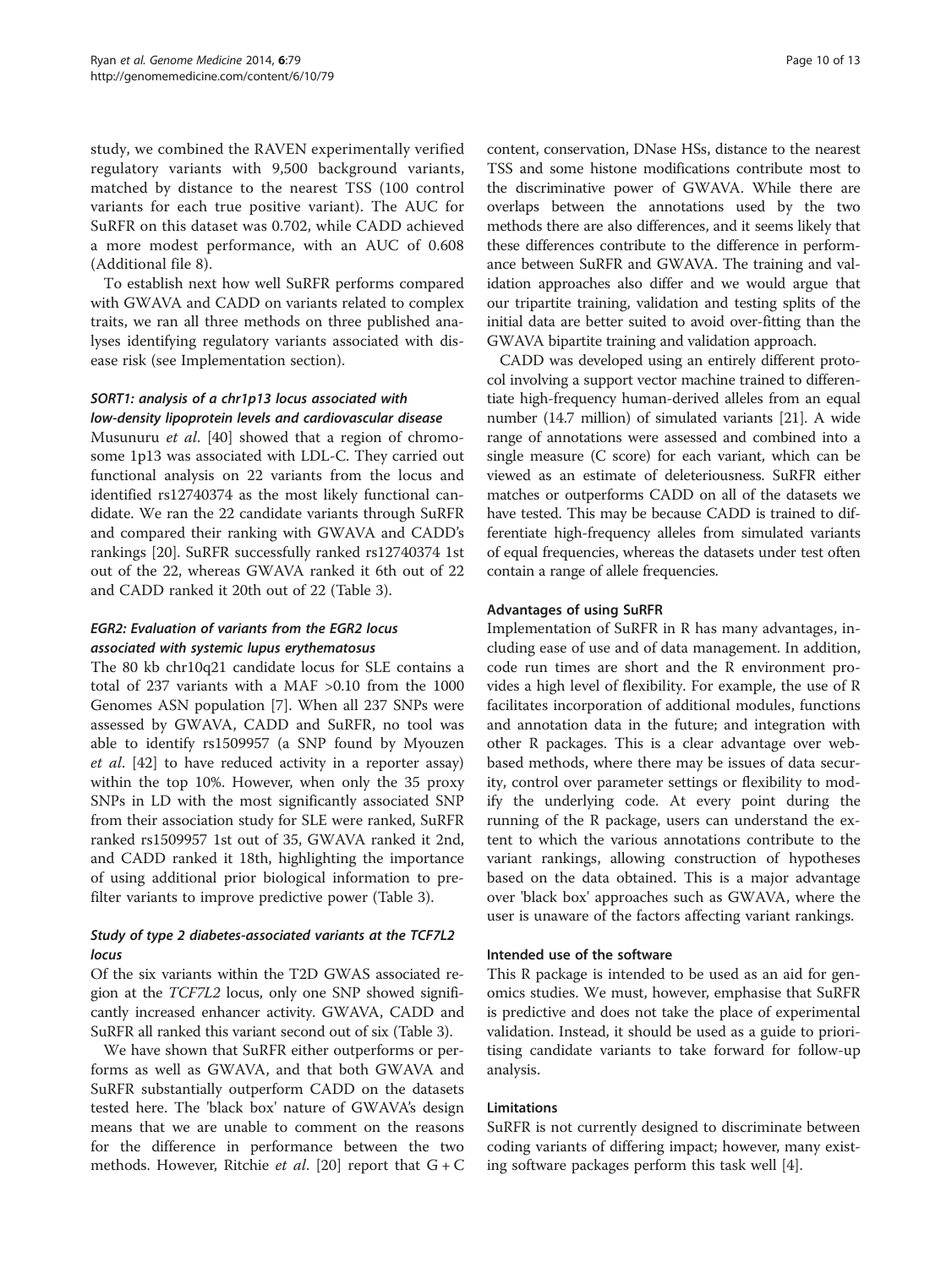<span id="page-10-0"></span>SuRFR, and any other comparable method, is likely to discriminate against long-range enhancers, due to the strong influence of SNP position (score increasing with proximity to genes). This is currently a difficult issue to address, as known variants are biased towards coding and promoter variants and no relevant datasets exist to train methods in the discrimination of true long-range enhancers.

All methods tested here performed less well on matched non-exonic, non-coding variants (Additional file 6). Again, this is likely to be due to a lack of knowledge, sufficiently comprehensive genomic measures and appropriate training datasets.

## Outline of planned future development

There is scope for extending SuRFR. Planned future developments under consideration include expanding the collection of annotations to assess the impact of coding variants and investigation of additional annotations that may correlate with regulatory elements (for instance, expression quantitative trait loci data). In addition, we would hope to improve SuRFR's flexibility by i) linking it in with other R packages (for example, next-generation sequencing packages and methylation and expression analysis packages), and ii) provide additional utility for user customisation.

We would also like to extend SuRFR's remit to assess indels. This goal is currently somewhat hampered by a relative dearth of appropriate training and validation data.

## Conclusions

Assessing the impact of non-coding variants is currently a major challenge in complex trait genetics. We have developed a system that combines a unique collection of data from multiple functional annotation categories to prioritise variants by predicted function. The modular design and tunable parameterisation of SuRFR allows for the simple and efficient incorporation of publicly available data and prior biological knowledge into the ranking scheme.

The R package provides three models: a general model for any analysis (ALL); a model designed specifically for prioritising (rare) disease variants (DM); and a model for complex disease variants (DFP). Alternatively, SuRFR allows users to specify their own custom model. This method has been tested on known regulatory and disease variants and a proposed benchmark background variant dataset and has been shown to perform with high sensitivity and specificity. SuRFR also has the ability to prioritise coding and non-coding functional variants.

Our analysis has provided insight into the extent to which different classes of functional annotation are most useful for the identification of known regulatory variants. We have also shown that SuRFR either outperforms, or

performs at least as well as, comparable SNP prioritisation approaches, whilst benefiting from the advantages that come from being part of the R environment.

## Availability and requirements

Project name: SuRFR Project home page: <http://www.cgem.ed.ac.uk/resources/> Operating system(s): unix/linux Programming language: R Other requirements: bedtools and tabix License: Artistic-2.0 Any restrictions to use by non-academics: No

# Additional files

[Additional file 1: Table S1.](http://genomemedicine.com/content/supplementary/s13073-014-0079-1-s1.doc) Annotation data and sources. [Additional file 2: Table S2.](http://genomemedicine.com/content/supplementary/s13073-014-0079-1-s2.doc) Chromatin state multivariable regression β coefficients.

[Additional file 3: Table S3.](http://genomemedicine.com/content/supplementary/s13073-014-0079-1-s3.doc) Chromatin state rankings.

[Additional file 4: Table S4.](http://genomemedicine.com/content/supplementary/s13073-014-0079-1-s4.doc) Position category rankings.

[Additional file 5: Table S5.](http://genomemedicine.com/content/supplementary/s13073-014-0079-1-s5.doc) Grid search parameter boundaries.

[Additional file 6: Figure S1.](http://genomemedicine.com/content/supplementary/s13073-014-0079-1-s6.pdf) Comparison of SuRFR, GWAVA and CADD on an additional, non-coding ClinVar dataset. ROC curves (true positive rate versus false positive rate) and AUCs for SuRFR, GWAVA and CADD run on a non-exonic, non-coding dataset of ClinVar pathogenic variants versus a matched 1000 Genomes background variant set. SuRFR, GWAVA and CADD perform to a similar level on these data.

[Additional file 7: Figure S2.](http://genomemedicine.com/content/supplementary/s13073-014-0079-1-s7.pdf) ROC curves and AUCs of SuRFR versus GWAVA on HBB coding variants. The plot shows the performance of SuRFR and GWAVA in terms of true positive rates (x-axis) and false positive rates (y-axis), plotting ROC curves (SuRFR, blue; GWAVA, red) against performance expected by chance (grey dotted line). This figure shows that both methods are very good at prioritising functional coding variants over background variants.

[Additional file 8: Figure S3.](http://genomemedicine.com/content/supplementary/s13073-014-0079-1-s8.pdf) ROC curves and AUCs for SuRFR versus CADD on RAVEN regulatory variants versus a matched control set. The plot shows the performance of SuRFR and CADD in terms of true positive rates (x-axis) and false positive rates (y-axis), plotting ROC curves (SuRFR, blue; CADD, green) against performance expected by chance (grey dotted line). This figure shows that both methods prioritise functional regulatory variants over matched background variants to a similar extent.

#### Abbreviations

AUC: area under the ROC curve; DNase HS: DNase hypersensitive site; GWAS: genome-wide association study; HGMD: Human Gene Mutation Database; LD: linkage disequilibrium; LDL-C: low-density lipoprotein cholesterol; MAF: minor allele frequency; ROC: receiver operating characteristic curve; RS: rejection substitution; SLE: systemic lupus erythematosus; SNP: single-nucleotide polymorphism; T2D: type 2 diabetes; TFBS: transcription factor binding site; TSS: transcription start site; UTR: untranslated region.

#### Competing interests

The authors declare that they have no competing interests.

#### Authors' contributions

KE and MT conceived the study and supervised its execution. DP and NR participated in study design. NR built the test datasets, performed all statistical analyses and wrote the R code. SM and NR constructed the R package. KE, NR and MT drafted the manuscript. All authors critically revised the manuscript and approved it for publication.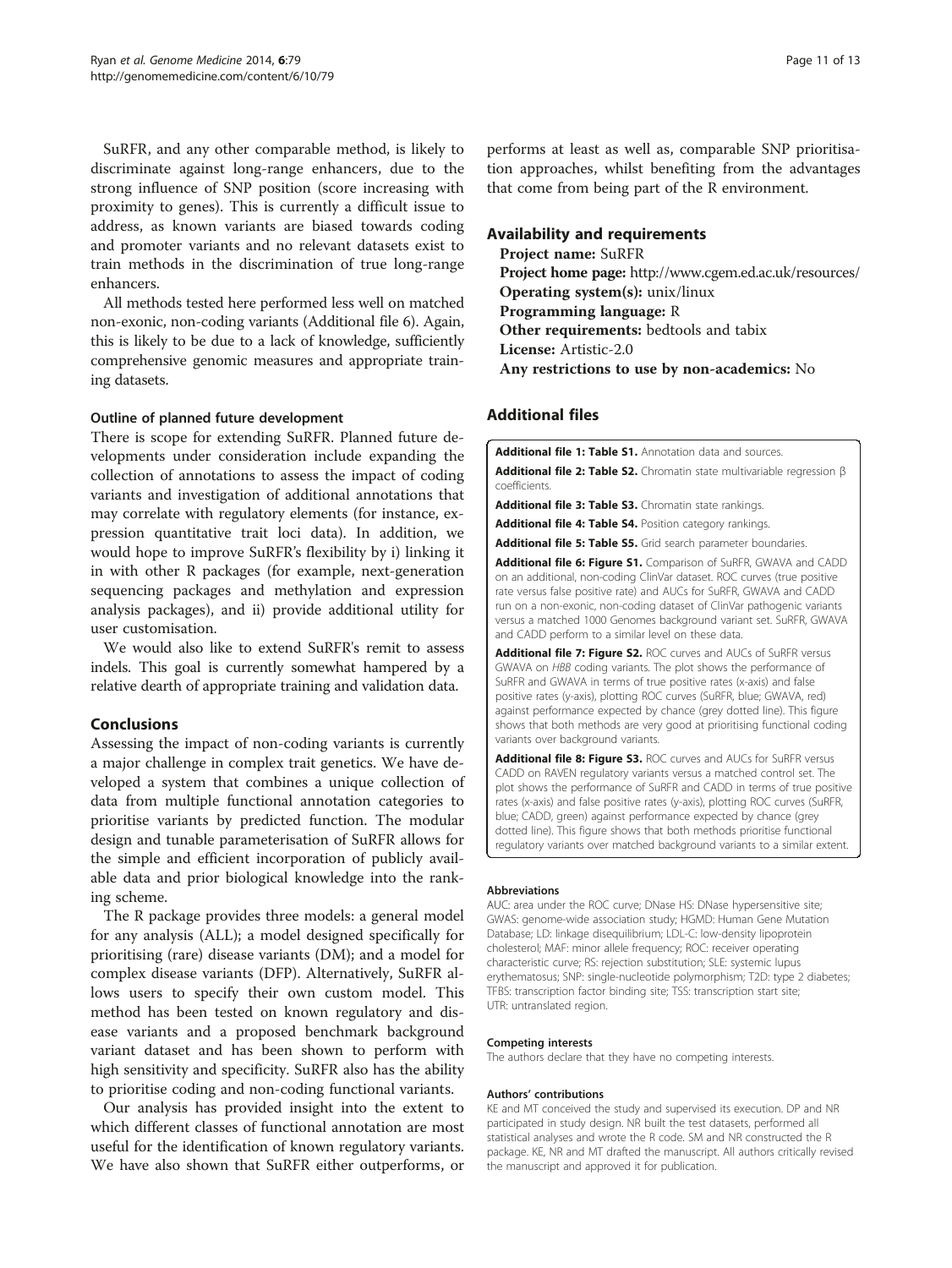#### <span id="page-11-0"></span>Acknowledgements

This project was funded by the Medical Research Council and supported by the Medical Research Foundation and The University of Edinburgh. We thank Rosie M Walker, Colin A Semple and A Chris Boyd for useful discussion and Rosie M Walker and Philippa A Thomson for critical review of the manuscript.

#### Author details

<sup>1</sup>Centre for Genomic and Experimental Medicine, Institute of Genetics and Molecular Medicine, The University of Edinburgh, Western General Hospital, Crewe Road, Edinburgh EH4 2XU, UK. <sup>2</sup>Centre for Cognitive Ageing and Cognitive Epidemiology, The University of Edinburgh, 7 George Square, Edinburgh EH8 9JZ, UK. <sup>3</sup>MRC Human Genetics Unit, Institute of Genetics and Molecular Medicine, The University of Edinburgh, Western General Hospital, Crewe Road, Edinburgh EH4 2XU, UK.

### Received: 20 June 2014 Accepted: 26 September 2014 Published online: 14 October 2014

#### References

- 1. Manolio TA, Collins FS, Cox NJ, Goldstein DB, Hindorff LA, Hunter DJ, McCarthy MI, Ramos EM, Cardon LR, Chakravarti A, Cho JH, Guttmacher AE, Kong A, Kruglyak L, Mardis E, Rotimi CN, Slatkin M, Valle D, Whittemore AS, Boehnke M, Clark AG, Eichler EE, Gibson G, Haines JL, Mackay TF, McCarroll SA, Visscher PM: Finding the missing heritability of complex diseases. Nature 2009, 461:747–753.
- 2. Maurano MT, Humbert R, Rynes E, Thurman RE, Haugen E, Wang H, Reynolds AP, Sandstrom R, Qu H, Brody J, Shafer A, Neri F, Lee K, Kutyavin T, Stehling-Sun S, Johnson AK, Canfield TK, Giste E, Diegel M, Bates D, Hansen RS, Neph S, Sabo PJ, Heimfeld S, Raubitschek A, Ziegler S, Cotsapas C, Sotoodehnia N, Glass I, Sunyaev SR, et al: Systematic localization of common disease-associated variation in regulatory DNA. Science 2012, 337:1190–1195.
- Li X, Montgomery SB: Detection and impact of rare regulatory variants in human disease. Front Genet 2013, 4:67.
- 4. Cooper GM, Shendure J: Needles in stacks of needles: finding disease-causal variants in a wealth of genomic data. Nat Rev Genet 2011, 12:628–640.
- 5. ENCODE Project Consortium: An integrated encyclopedia of DNA elements in the human genome. Nature 2012, 489:57–74.
- 6. FANTOM Consortium and the RIKEN PMI and CLST (DGT), Forrest AR, Kawaji H, Rehli M, Baillie JK, de Hoon MJ, Lassmann T, Itoh M, Summers KM, Suzuki H, Daub CO, Kawai J, Heutink P, Hide W, Freeman TC, Lenhard B, Bajic VB, Taylor MS, Makeev VJ, Sandelin A, Hume DA, Carninci P, Hayashizaki Y: R.P. the, and Clst, A promoter-level mammalian expression atlas. Nature 2014, 507:462–470.
- 7. 1000 Genomes Project Consortium, Abecasis GR, Altshuler D, Auton A, Brooks LD, Durbin RM, Gibbs RA, Hurles ME, McVean GA: A map of human genome variation from population-scale sequencing. Nature 2010, 467:1061–1073.
- 8. Bernstein BE, Stamatoyannopoulos JA, Costello JF, Ren B, Milosavljevic A, Meissner A, Kellis M, Marra MA, Beaudet AL, Ecker JR, Farnham PJ, Hirst M, Lander ES, Mikkelsen TS, Thomson JA: The NIH Roadmap Epigenomics Mapping Consortium. Nat Biotechnol 2010, 28:1045–1048.
- 9. Ernst J, Kellis M: Discovery and characterization of chromatin states for systematic annotation of the human genome. Nat Biotechnol 2010, 28:817–825.
- 10. Degner JF, Pai AA, Pique-Regi R, Veyrieras JB, Gaffney DJ, Pickrell JK, De Leon S, Michelini K, Lewellen N, Crawford GE, Stephens M, Gilad Y, Pritchard JK: DNase I sensitivity QTLs are a major determinant of human expression variation. Nature 2012, 482:390–394.
- 11. Thurman RE, Rynes E, Humbert R, Vierstra J, Maurano MT, Haugen E, Sheffield NC, Stergachis AB, Wang H, Vernot B, Garg K, John S, Sandstrom R, Bates D, Boatman L, Canfield TK, Diegel M, Dunn D, Ebersol AK, Frum T, Giste E, Johnson AK, Johnson EM, Kutyavin T, Lajoie B, Lee BK, Lee K, London D, Lotakis D, Neph S, et al: The accessible chromatin landscape of the human genome. Nature 2012, 489:75–82.
- 12. Hager G: Footprints by deep sequencing. Nat Methods 2009, 6:254-255.
- 13. Hesselberth JR, Chen X, Zhang Z, Sabo PJ, Sandstrom R, Reynolds AP, Thurman RE, Neph S, Kuehn MS, Noble WS, Fields S, Stamatoyannopoulos JA: Global mapping of protein-DNA interactions in vivo by digital genomic footprinting. Nat Methods 2009, 6:283–289.
- 14. Neph S, Vierstra J, Stergachis AB, Reynolds AP, Haugen E, Vernot B, Thurman RE, John S, Sandstrom R, Johnson AK, Maurano MT, Humbert R, Rynes E, Wang H, Vong S, Lee K, Bates D, Diegel M, Roach V, Dunn D, Neri J, Schafer A, Hansen RS, Kutyavin T, Giste E, Weaver M, Canfield T, Sabo P, Zhang M, Balasundaram G, et al: An expansive human regulatory lexicon encoded in transcription factor footprints. Nature 2012, 489:83–90.
- 15. Wang J, Zhuang J, Iyer S, Lin X, Whitfield TW, Greven MC, Pierce BG, Dong X, Kundaje A, Cheng Y, Rando OJ, Birney E, Myers RM, Noble WS, Snyder M, Weng Z: Sequence features and chromatin structure around the genomic regions bound by 119 human transcription factors. Genome Res 2012, 22:1798–1812.
- 16. Davydov EV, Goode DL, Sirota M, Cooper GM, Sidow A, Batzoglou S: Identifying a high fraction of the human genome to be under selective constraint using GERP++. PLoS Comput Biol 2010, 6:e1001025.
- 17. Ernst J, Kheradpour P, Mikkelsen TS, Shoresh N, Ward LD, Epstein CB, Zhang X, Wang L, Issner R, Coyne M, Ku M, Durham T, Kellis M, Bernstein BE: Mapping and analysis of chromatin state dynamics in nine human cell types. Nature 2011, 473:43–49.
- 18. Kent WJ, Sugnet CW, Furey TS, Roskin KM, Pringle TH, Zahler AM, Haussler D: The human genome browser at UCSC. Genome Res 2002, 12:996–1006.
- 19. Flicek P, Amode MR, Barrell D, Beal K, Billis K, Brent S, Carvalho-Silva D, Clapham P, Coates G, Fitzgerald S, Gil L, Giron CG, Gordon L, Hourlier T, Hunt S, Johnson N, Juettemann T, Kahari AK, Keenan S, Kulesha E, Martin FJ, Maurel T, McLaren WM, Murphy DN, Nag R, Overduin B, Pignatelli M, Pritchard B, Pritchard E, Riat HS, et al: Ensembl 2014. Nucleic Acids Res 2014, 42:D749–D755.
- 20. Ritchie GR, Dunham I, Zeggini E, Flicek P: Functional annotation of noncoding sequence variants. Nat Methods 2014, 11:294–296.
- 21. Kircher M, Witten DM, Jain P, O'Roak BJ, Cooper GM, Shendure J: A general framework for estimating the relative pathogenicity of human genetic variants. Nat Genet 2014, 46:310–315.
- 22. Khurana E, Fu Y, Colonna V, Mu XJ, Kang HM, Lappalainen T, Sboner A, Lochovsky L, Chen J, Harmanci A, Das J, Abyzov A, Balasubramanian S, Beal K, Chakravarty D, Challis D, Chen Y, Clarke D, Clarke L, Cunningham F, Evani US, Flicek P, Fragoza R, Garrison E, Gibbs R, Gumus ZH, Herrero J, Kitabayashi N, Kong Y, Lage K, et al: Integrative annotation of variants from 1092 humans: application to cancer genomics. Science 2013, 342:1235587.
- 23. SuRFR [\[http://www.cgem.ed.ac.uk/resources/](http://www.cgem.ed.ac.uk/resources/)]
- 24. Cooper GM, Stone EA, Asimenos G, Program NCS, Green ED, Batzoglou S, Sidow A: Distribution and intensity of constraint in mammalian genomic sequence. Genome Res 2005, 15:901–913.
- 25. Sabo PJ, Hawrylycz M, Wallace JC, Humbert R, Yu M, Shafer A, Kawamoto J, Hall R, Mack J, Dorschner MO, McArthur M, Stamatoyannopoulos JA: Discovery of functional noncoding elements by digital analysis of chromatin structure. Proc Natl Acad Sci U S A 2004, 101:16837–16842.
- 26. Song L, Crawford GE: DNase-seg: a high-resolution technique for mapping active gene regulatory elements across the genome from mammalian cells. Cold Spring Harb Protoc 2010, 2010:prot5384.
- 27. Sabo PJ, Kuehn MS, Thurman R, Johnson BE, Johnson EM, Cao H, Yu M, Rosenzweig E, Goldy J, Haydock A, Weaver M, Shafer A, Lee K, Neri F, Humbert R, Singer MA, Richmond TA, Dorschner MO, McArthur M, Hawrylycz M, Green RD, Navas PA, Noble WS, Stamatoyannopoulos JA: Genome-scale mapping of DNase I sensitivity in vivo using tiling DNA microarrays. Nat Methods 2006, 3:511–518.
- 28. Schork AJ, Thompson WK, Pham P, Torkamani A, Roddey JC, Sullivan PF, Kelsoe JR, O'Donovan MC, Furberg H, Schork NJ, Andreassen OA, Dale AM, The Tobacco and Genetics Consortium, The Bipolar Disorder Psychiatric Genomics Consortium, Schizophrenia Psychiatric Genomics Consortium: All SNPs are not created equal: genome-wide association studies reveal a consistent pattern of enrichment among functionally annotated SNPs. PLoS Genet 2013, 9:e1003449.
- 29. Hindorff LA, Sethupathy P, Junkins HA, Ramos EM, Mehta JP, Collins FS, Manolio TA: Potential etiologic and functional implications of genomewide association loci for human diseases and traits. Proc Natl Acad Sci USA 2009, 106:9362–9367.
- 30. Andersson R, Gebhard C, Miguel-Escalada I, Hoof I, Bornholdt J, Boyd M, Chen Y, Zhao X, Schmidl C, Suzuki T, Ntini E, Arner E, Valen E, Li K, Schwarzfischer L, Glatz D, Raithel J, Lilje B, Rapin N, Bagger FO, Jorgensen M, Andersen PR, Bertin N, Rackham O, Burroughs AM, Baillie JK, Ishizu Y, Shimizu Y, Furuhata E, Maeda S: An atlas of active enhancers across human cell types and tissues. Nature 2014, 507:455–461.